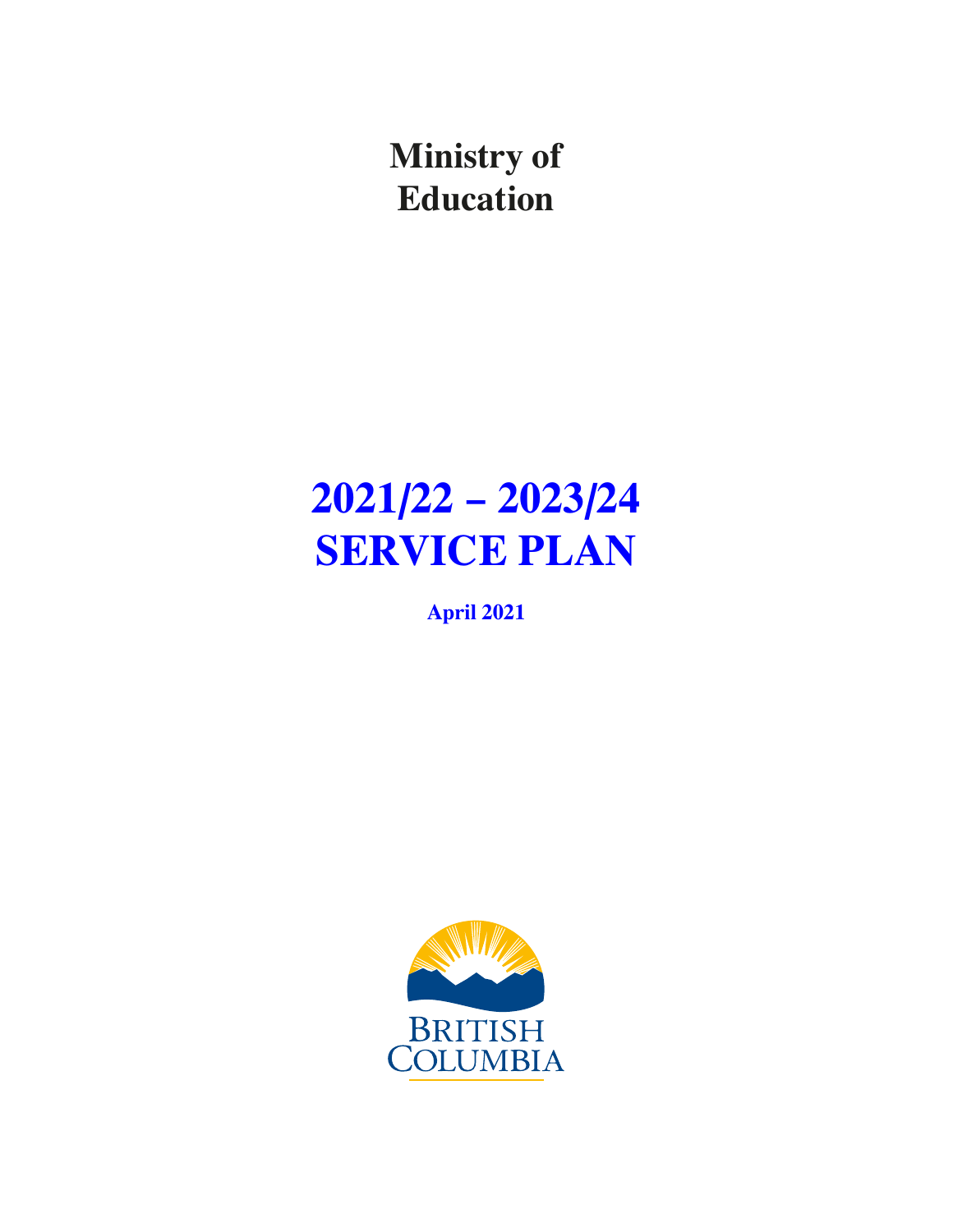For more information on the Ministry of Education contact:

PO BOX 9179 STN PROV GOVT VICTORIA, B.C.

1-800-663-7867

Or visit our website at

[www.gov.bc.ca/bced](https://www2.gov.bc.ca/gov/content/governments/organizational-structure/ministries-organizations/ministries/education) 

Published by the Ministry of Education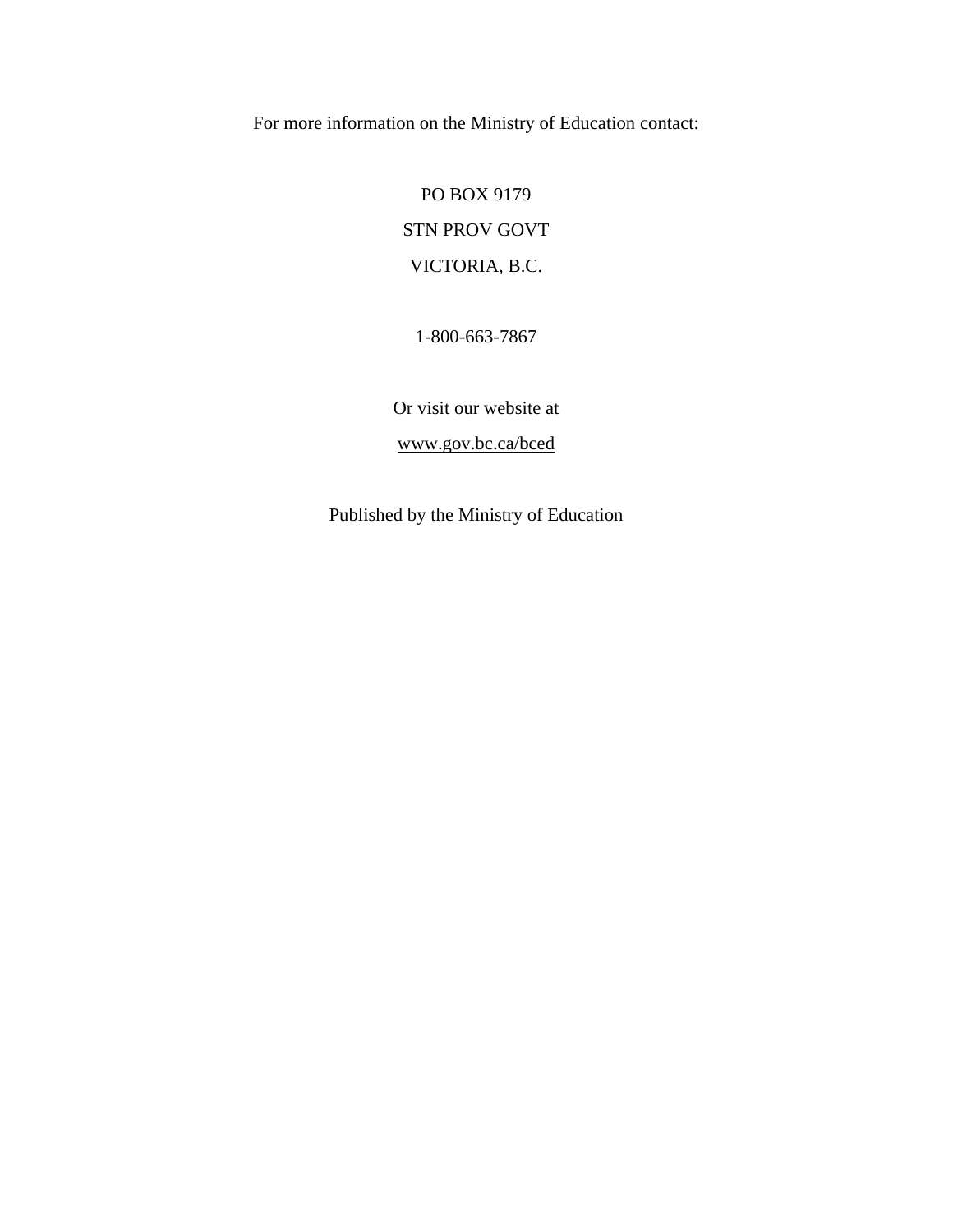# <span id="page-2-0"></span>**Minister's Accountability Statement**



The *Ministry of Education 2021/22 – 2023/24 Service Plan* was prepared under my direction in accordance with the *Budget Transparency and Accountability Act*. I am accountable for the basis on which the plan has been prepared.

 $\overline{a}$  $\cdot$ 

Honourable Jennifer Whiteside Minister of Education April 6, 2021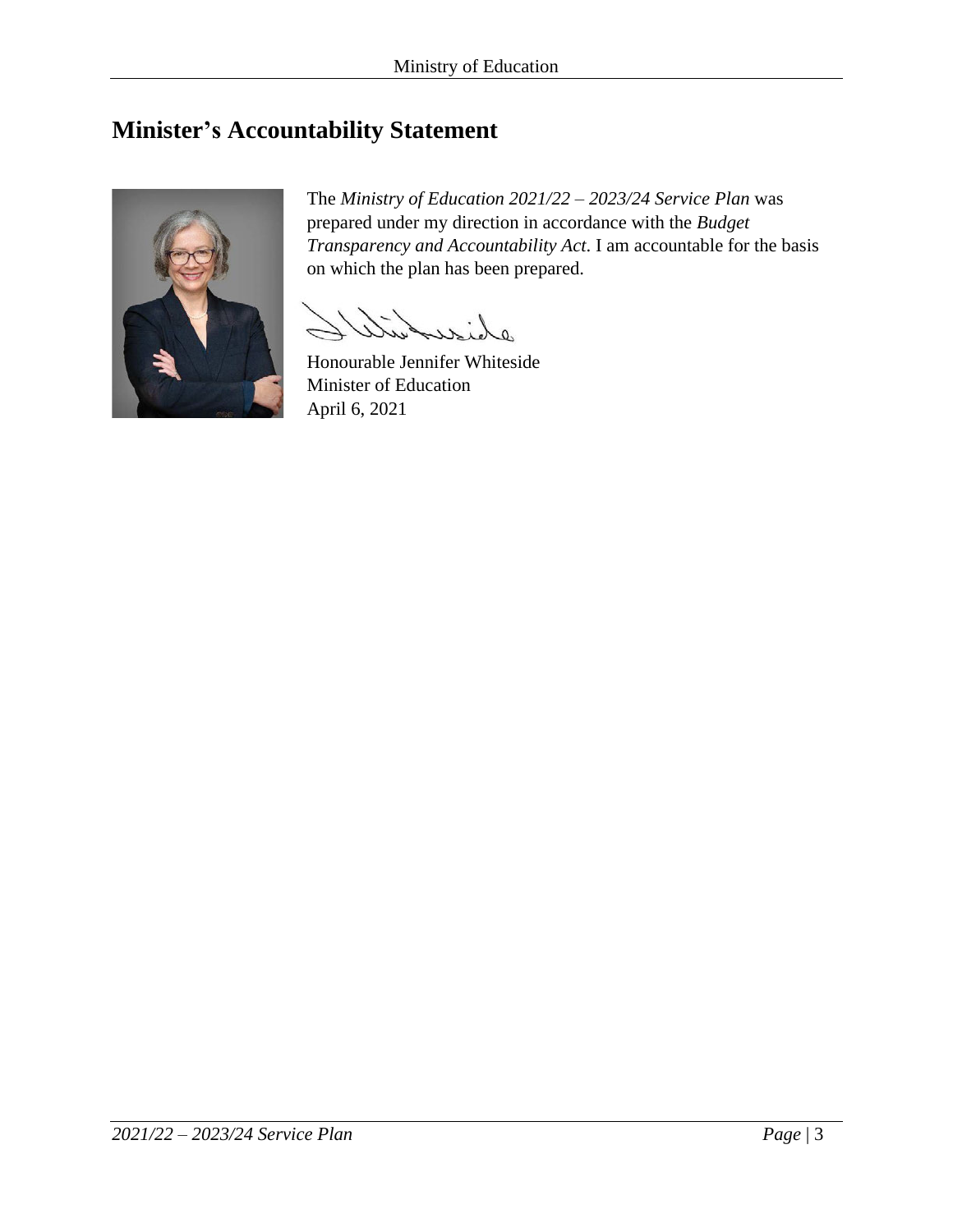# **Table of Contents**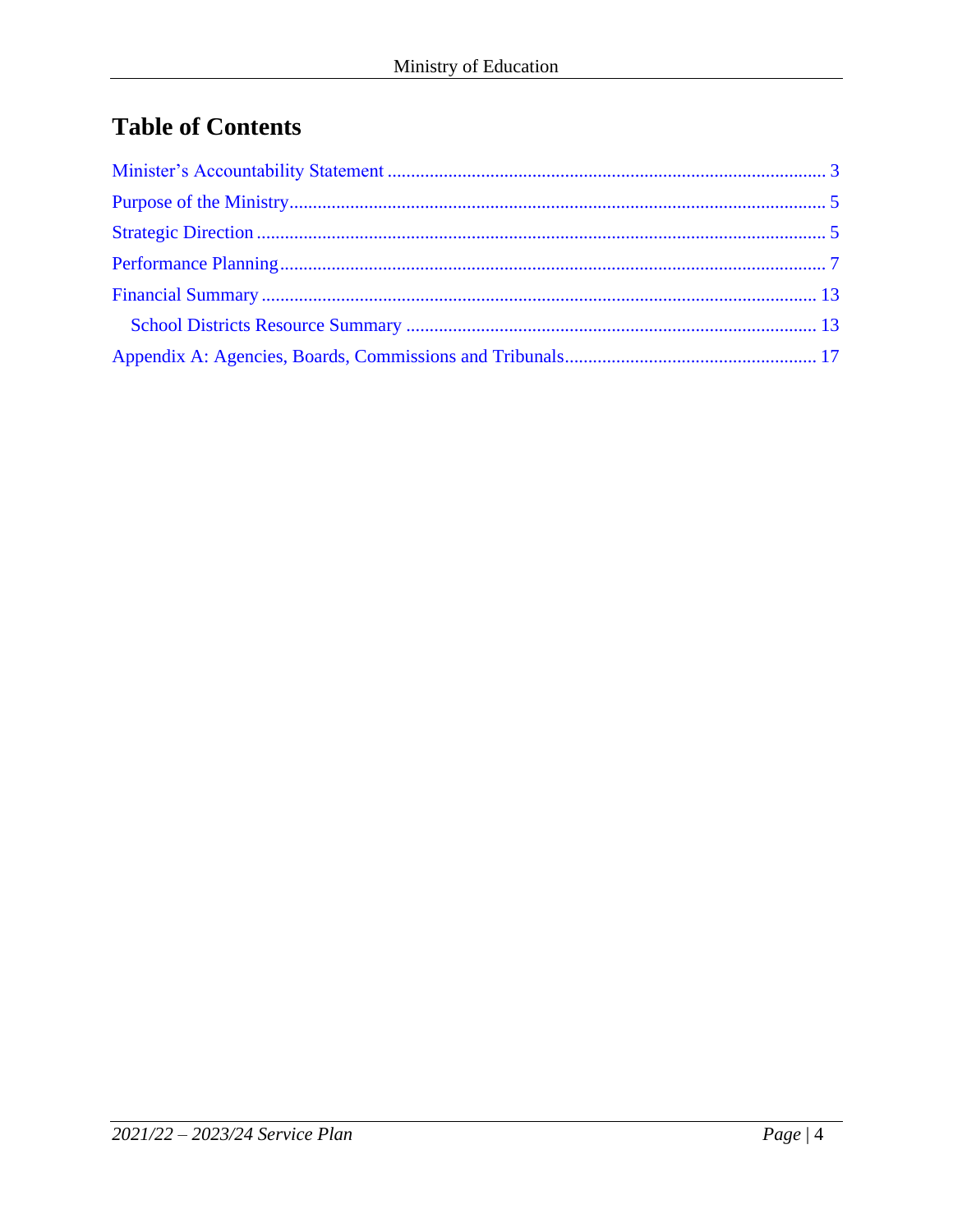# <span id="page-4-0"></span>**Purpose of the Ministry**

The province's K-12 education system is responsible for ensuring that the learning outcomes of over 655,000 students are achieved, and that they acquire the knowledge and skills necessary to contribute to a healthy society and participate in our democratic institutions.

By continually focusing on improving results and striving for equity of access and outcomes for all learners, the Ministry of Education (ministry) places student success and well-being at the centre of its mandate. As specified in the *[Statement of Education Policy Order](https://www2.gov.bc.ca/assets/gov/education/administration/legislation-policy/legislation/schoollaw/d/oic_128089.pdf)*, the ministry's mandate is to develop the "Educated Citizen," which is defined as the Intellectual, Human, Social, and Career Development of students. The ultimate purpose being that children achieve their individual potential and become independent adults who have a lifelong appreciation of learning, a curiosity about the world around them and a capacity for creative thought and expression through compassionate and empathetic worldviews.

Education is the cornerstone of a thriving and equitable society. It nourishes students' minds and help them become critical thinkers. It allows students to develop compassionate worldviews and consider diversity, equity and inclusion as foundational values of healthy communities. Education also plays a key role in Government's commitment to putting people first and building a sustainable economy by preparing students to successfully transition to post-secondary education, apply their skills and knowledge to support emerging sectors, and help our province build a clean, innovative economy for the future.

Public education is critical to reconciliation. The ministry, with the overarching guidance of First Nations, Métis and Inuit experts, organizations and government representatives, is committed to building an education system that supports First Nations, Métis and Inuit students to achieve successful education outcomes. As part of these efforts, the ministry is actively working on implementing the United Nations Declaration on the Rights of Indigenous Peoples, the Truth and Reconciliation Commission of Canada's Calls to Action pertaining to education, the *BC Declaration on the Rights of Indigenous Peoples Act*, the 10 Draft Principles that Guide the Province of British Columbia's Relationship with Indigenous Peoples, and the BC Tripartite Education Agreement.

The ministry's role is to provide leadership and funding to the K-12 education system, through governance, legislation, policy, and standards. The Ministry defines broad best practices and expectations. Specific roles and responsibilities are set out under the *[School Act](http://www.bclaws.ca/civix/document/id/complete/statreg/96412_00)*, *[Independent](http://www.bclaws.ca/civix/document/id/complete/statreg/96216_01)  [School Act](http://www.bclaws.ca/civix/document/id/complete/statreg/96216_01)*, *[Teachers Act](http://www.bclaws.ca/EPLibraries/bclaws_new/document/ID/freeside/00_11019_01)*, *[First Nations Education Act](http://www.bclaws.ca/Recon/document/ID/freeside/00_07040_01)*, and accompanying regulations.

# **Strategic Direction**

In 2021/22 British Columbians continue to face significant challenges as a result of the global COVID-19 pandemic. The Government of British Columbia is continually evolving to meet the changing needs of people in this province. Government has identified five foundational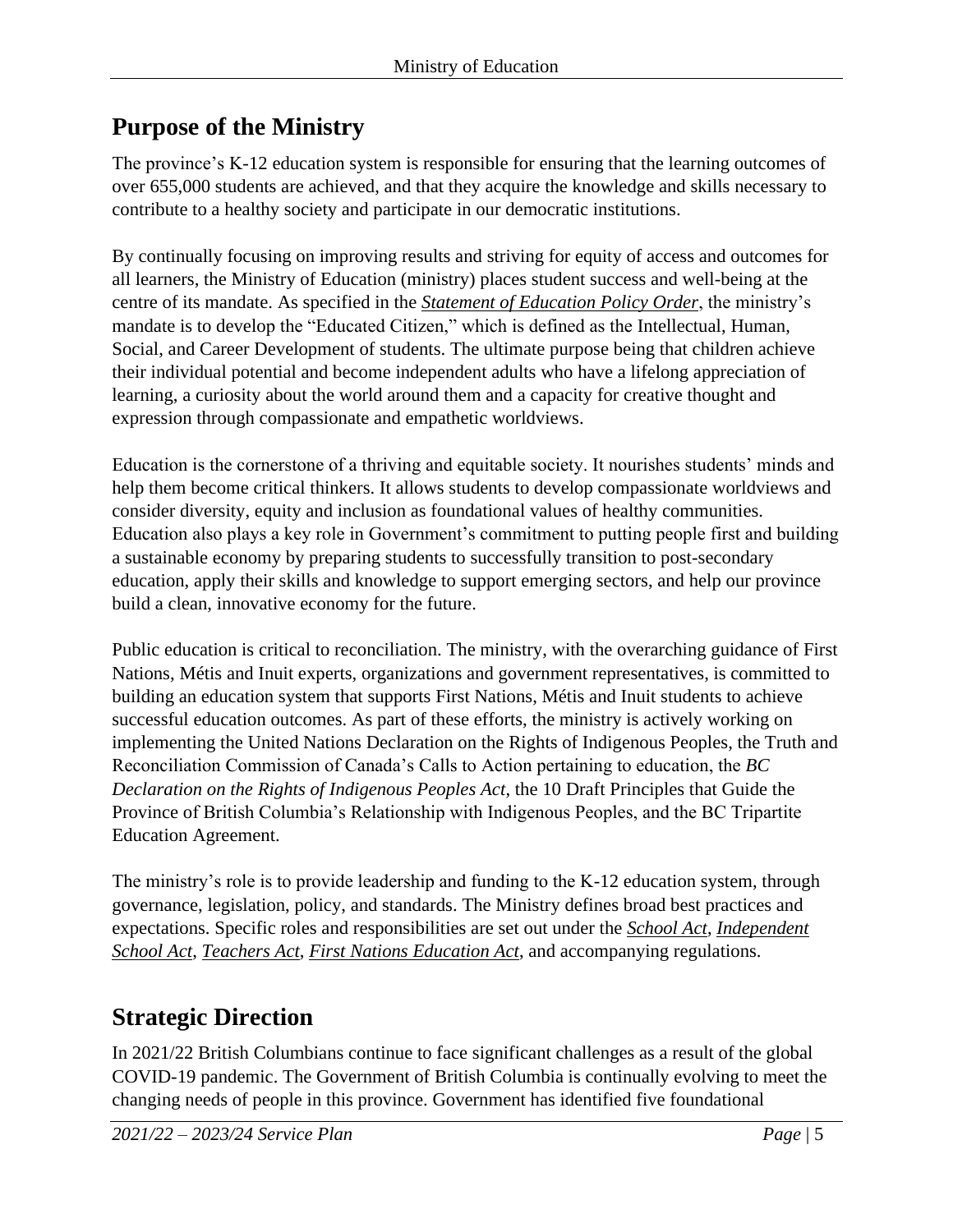principles that will inform each ministry's work and contribute to COVID recovery: putting people first, lasting and meaningful reconciliation, equity and anti-racism, a better future through fighting climate change and meeting our greenhouse gas reduction commitments, and a strong, sustainable economy that works for everyone.

This 2021/22 service plan outlines how the Ministry of Education will support the government's priorities including the foundational principles listed above and selected action items identified in the [November 2020 Minister's Mandate Letter.](https://news.gov.bc.ca/files/EDUC-Whiteside-mandate.pdf)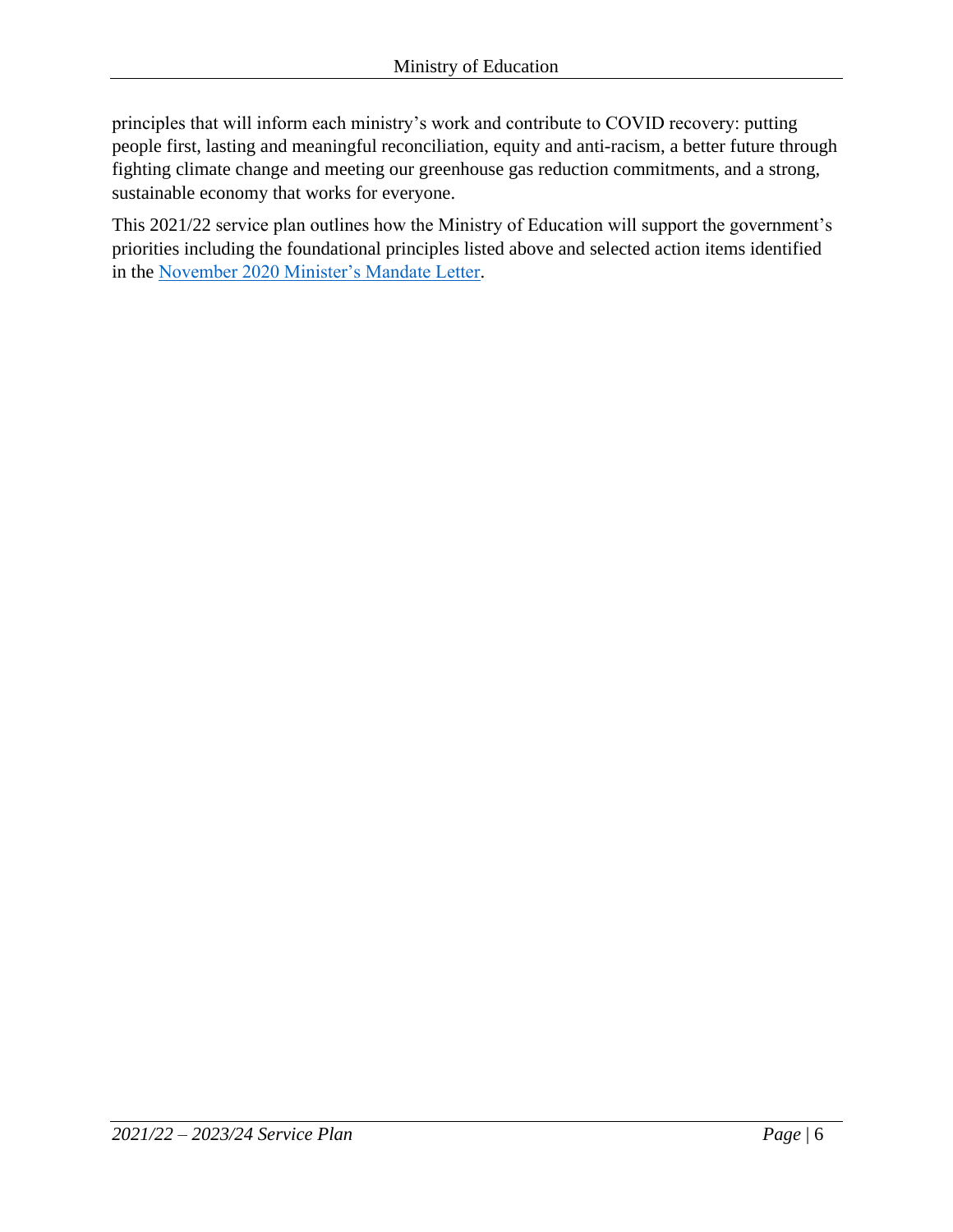# <span id="page-6-0"></span>**Performance Planning**

The ministry's 2021/22-2023/24 Service Plan has been designed to strategically align with the *[Educated Citizen mandate](https://www2.gov.bc.ca/assets/gov/education/administration/legislation-policy/legislation/schoollaw/d/oic_128089.pdf)*, the *[Policy for Student Success](https://www2.gov.bc.ca/gov/content/education-training/k-12/administration/program-management/vision-for-student-success)* and the *[Framework for Enhancing](https://www2.gov.bc.ca/assets/gov/education/administration/legislation-policy/legislation/schoollaw/e/m302-20.pdf)  [Student Learning](https://www2.gov.bc.ca/assets/gov/education/administration/legislation-policy/legislation/schoollaw/e/m302-20.pdf)*, to ensure ministry priorities stated in this policy and orders are captured in the Goals, Objectives, and related Performance Measures outlined below. Through the Policy for Student Success, the ministry aims to align its legislated mandate and vision for the education system with the work of all boards of education, independent school authorities and First Nations schools, to ensure everyone in the education sector is working towards the same goal: student success.

# **Goal 1: All Students Become Educated Citizens**

The ministry continually seeks to improve outcomes and enhance education experiences for each student to prepare them in achieving their career and life goals, no matter their background, learning needs, orientation, or where they live.

## **Objective 1.1: Support Student-Centered Learning and Improve Equity of Outcomes**

Centering learning around the student acknowledges the reality that each learner is different and so are their needs. It involves offering engaging learning opportunities that support student agency. High-functioning education systems engage each student to develop the set of competencies necessary for independence and lifelong learning. The ministry aims to provide inclusive and responsive learning environments that recognize the value of diversity and provide equity of access, opportunity, and outcomes for all students from early years to graduation.

# **Key Strategies**

- In partnership with the Ministry of Children and Family Development:
	- o develop materials which, if approved, will provide universal access to before and after school care, prioritize care on school grounds, and create quality early learning and childcare experiences that are affordable and accessible for families; and,
	- o integrate child care into the broader learning environment by developing a strategy to move delivery of child care into the Ministry of Education by 2023.
- In partnership with First Nation rightsholders, Métis and Inuit partners, and sector partners, work to decolonize the education system and close the equity gap for First Nations, Métis and Inuit learners through fully implementing the *Declaration on the Rights of Indigenous Peoples Act*, with specific attention to building system capacity and enabling government to government relationships. In addition, work with First Nation rightsholders and partners to implement the BC Tripartite Education Agreement.
- Co-develop a First Nations Language policy and implementation plan with the First Nations Education Steering Committee in alignment with the BC Tripartite Education Agreement commitments and the *Declaration on the Rights of Indigenous Peoples Act*.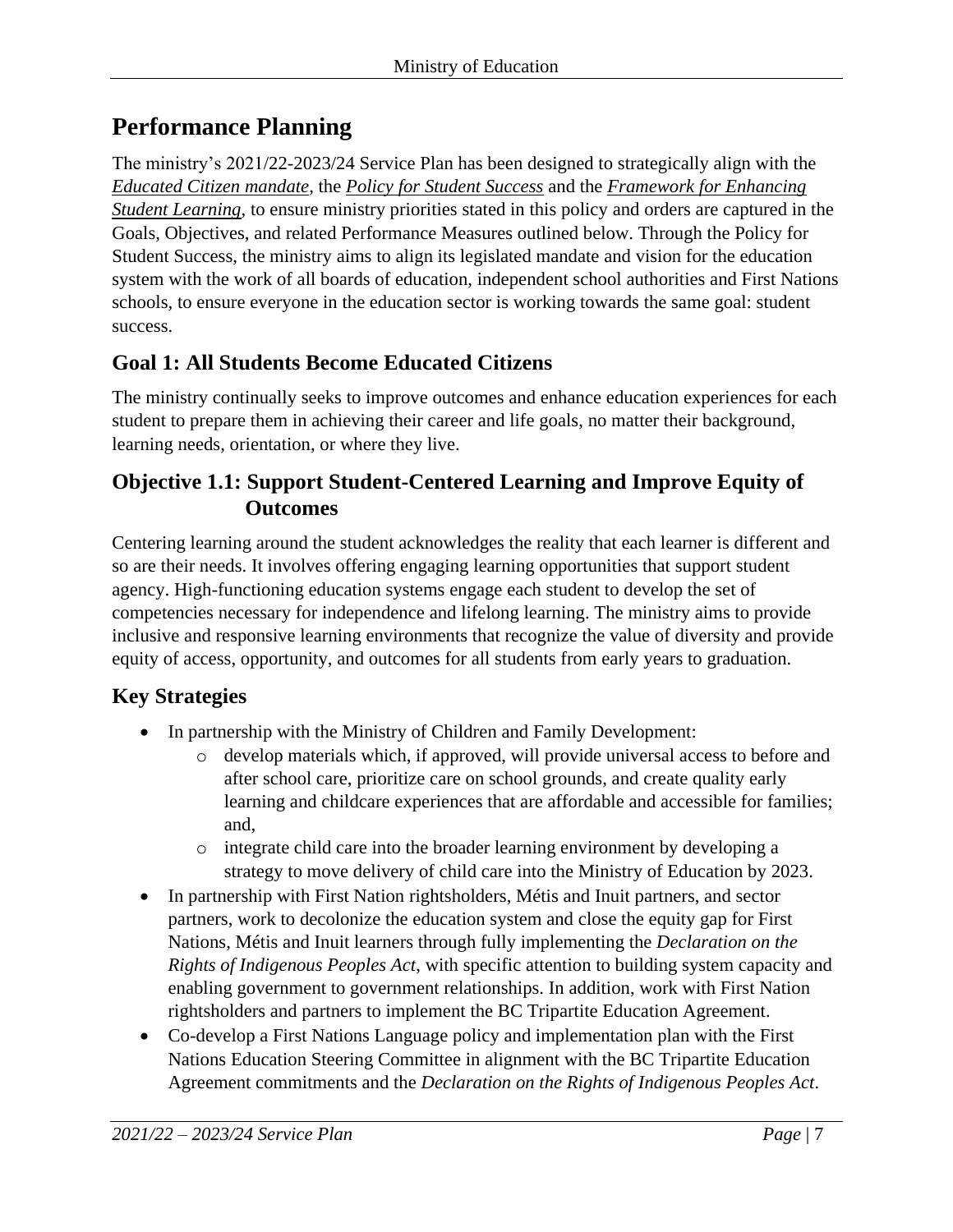- Promote equity and address systemic racism in the education system through the development and implementation of an anti-racism action plan with IBPOC (Indigenous, Black and People of Colour) partners.
- Modernize and improve online learning in BC by addressing issues of quality, equity, accountability and access for students and teachers, and promoting group interactions.

| <b>Performance Measure(s)</b>                                                                                                                                                                        | 2018/19               | 2020/21             | 2021/22              | 2022/23              | 2023/24              |
|------------------------------------------------------------------------------------------------------------------------------------------------------------------------------------------------------|-----------------------|---------------------|----------------------|----------------------|----------------------|
|                                                                                                                                                                                                      | <b>Baseline</b>       | <b>Forecast</b>     | <b>Target</b>        | <b>Target</b>        | <b>Target</b>        |
| 1.1 Equity in high school<br>completion rates for Indigenous<br>students, students with diverse<br>learning needs, and children and<br>youth in and from care relative to<br>all other students. $1$ | $72.4\%$ <sup>2</sup> | $74\%$ <sup>2</sup> | $>75\%$ <sup>2</sup> | $>75\%$ <sup>2</sup> | $>76\%$ <sup>2</sup> |

<sup>1</sup> **Data source**: Ministry of Education,<https://studentsuccess.gov.bc.ca/>

<sup>2</sup> Note: The methodology to calculate this measure has been updated and as such, the baseline for 2018/19 has been updated as well.

## **Linking Performance Measure to Objective**

The ministry is committed to addressing "racism of low expectations" and striving to eliminate the inequalities of outcomes for Indigenous students, students with disabilities/diverse abilities and children and youth in and from government care, to ensure each student has equitable access to educational opportunities and outcomes.

This Performance Measure tracks the completion rates of these student sub-populations in comparison to students not belonging to these groups and sets future targets to reduce the achievement gap.

# **Objective 1.2: Establish and Maintain High and Measurable Standards**

The ministry is committed to supporting students to achieve their very best, and therefore, the ministry has high expectations for every learner. BC's education system provides several checkpoints at the provincial, district, and school levels, to ensure every student is on a path to success, to identify supports and resources when needed, and to monitor overall system performance.

# **Key Strategies**

- Provide teachers and students with access to updated learning and teaching resources to support ongoing instruction and assessment across the redesigned K-12 curriculum.
- Measure the impact of COVID-19 on learning.
- In collaboration with teachers, continue to develop tools and supports to enhance the implementation of BC's K-12 curriculum.
- Continue to provide access to ShareEdBC, an online platform for BC and Yukon educators that has curated resources aligned with BC's curriculum, for use in their learning environments and to support professional connections and collaboration.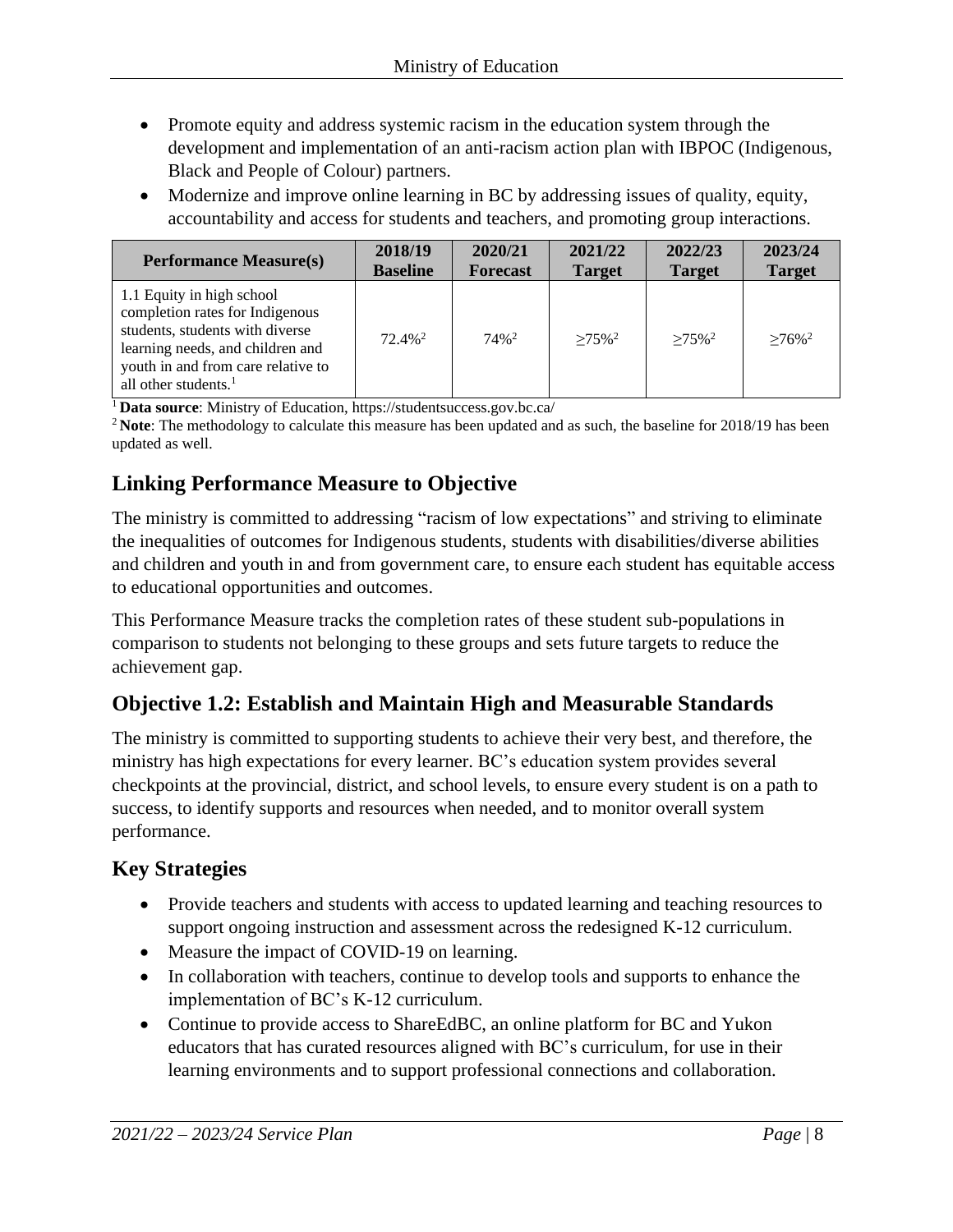• Continue to deliver reliable provincial assessments aligned with the BC curriculum to monitor student outcomes across the province and evaluate the impact of existing strategies.

| <b>Performance</b>                                                     | 2011/12                               | 2020/21                                 | 2021/22                                 | 2022/23                                 | 2023/24                                 |
|------------------------------------------------------------------------|---------------------------------------|-----------------------------------------|-----------------------------------------|-----------------------------------------|-----------------------------------------|
| Measure(s)                                                             | <b>Baseline</b>                       | <b>Forecast</b>                         | <b>Target</b>                           | <b>Target</b>                           | <b>Target</b>                           |
|                                                                        | All students:                         | All students:                           | All students:                           | All students:                           | All students:                           |
| 1.2 Percentage of<br>students who complete<br>school within five years | 81%                                   | 85%                                     | $>85\%$                                 | $>85\%$                                 | $>86\%$                                 |
| of first starting Grade<br>$8^{1,2}$                                   | Indigenous<br>students <sup>3</sup> : | Indigenous<br>students <sup>3,4</sup> : | Indigenous<br>students <sup>3,4</sup> : | Indigenous<br>students <sup>3,4</sup> : | Indigenous<br>students <sup>3,4</sup> : |
|                                                                        | 49%                                   | 62%                                     | $>63\%$                                 | $>64\%$                                 | $>65\%$                                 |

<sup>1</sup> **Data Source**: Ministry of Education, *<http://www.bced.gov.bc.ca/reporting/systemperformance/>*

<sup>2</sup> **Note:** Completion Rates involve only residents attending BC Public or Independent schools.

<sup>3</sup>**Note**: Indigenous students refer to First Nations, Métis, and Inuit students

<sup>4</sup> **Note**: There was a typographical error in the ministry's 2020/21-2022/23 Service Plan in the forecast and targets for performance measure 1.3a – specifically, Indigenous students who complete school within five years of first starting Grade 8 – that has been corrected. The targets were at 67% but should have been between 62 and 65% to reflect continuous improvement.

# **Linking Performance Measure to Objective**

The five-year completion rate indicates the percentage of students who graduate with a BC Certificate of Graduation within five years of entering Grade 8. BC's provincial curriculum and assessments ensure that students graduate from secondary school as educated citizens, with the knowledge, competencies, and skills they need to successfully transition into higher education, training, or the workforce.

#### **Discussion**

Since the ministry's 2020/21-2022/23 Service Plan, this Performance Measure has been updated to focus on the five-year completion rate as an indicator of the Ministry's commitment to ensuring that every student exits the K-12 education system with the best opportunity to thrive and contribute to society.

## **Objective 1.3: Enhance Student Preparedness for Their Future**

Because of the rapid pace of social, economic, and environmental change, there is an increasing need to provide students with the 21<sup>st</sup> century competencies necessary to successfully transition to the next stage in their lives.

## **Key Strategies**

- Continue to implement the updated Graduation Program and monitor graduation rates to support student success.
- Provide schools with information and resources that emphasize and expand on the career development opportunities within the Graduation Program, including the required career education courses, 30 hours of required experiential learning, and optional elective work experience opportunities.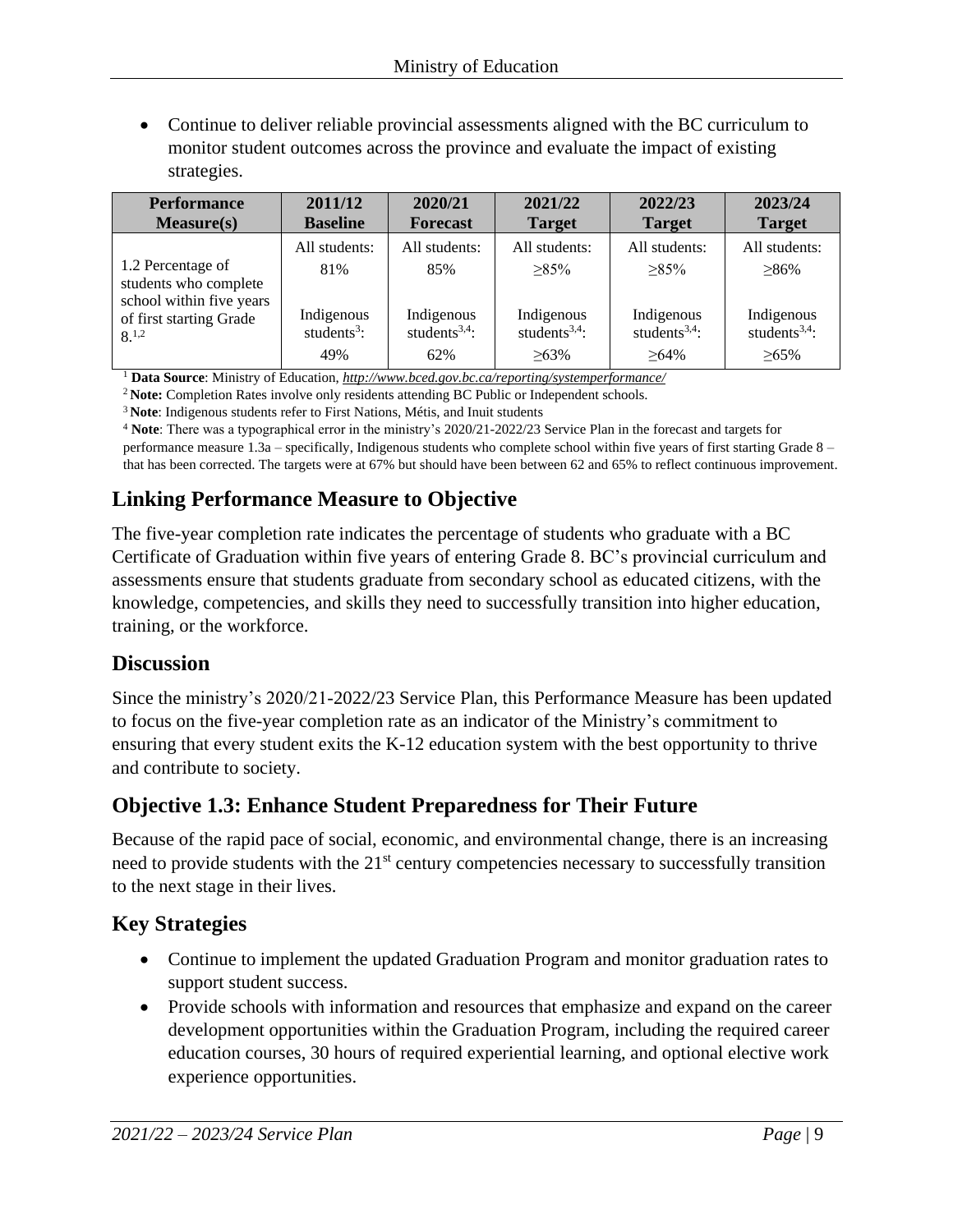• Support student transitions to post-secondary education through policies and programs, from the provincial scholarships program to dual credit courses (that is courses that allow students to earn credits both towards graduation and courses at specific post-secondary institutions).

| <b>Performance Measure(s)</b>                                                                                        | 2011/12         | 2020/21         | 2021/22       | 2022/23       | 2023/24       |
|----------------------------------------------------------------------------------------------------------------------|-----------------|-----------------|---------------|---------------|---------------|
|                                                                                                                      | <b>Baseline</b> | <b>Forecast</b> | <b>Target</b> | <b>Target</b> | <b>Target</b> |
| 1.3 Percentage of students<br>transitioning to a BC post-<br>secondary institution within 3<br>years. <sup>1,2</sup> | 66%             | 67%             | $>67\%$       | $>67\%$       | $>67\%$       |

<sup>1</sup> **Data Source**: Ministry of Education, *<http://www.bced.gov.bc.ca/reporting/systemperformance/>*

<sup>2</sup> **Note:** Data on transition rates to post-secondary institutions is currently only available for post-secondary institutions in BC.

## **Linking Performance Measure to Objective**

The ministry is committed to preparing students for lifelong learning. Entry to a post-secondary institution within three years of graduation is an indicator of the success of the system in preparing students to transitioning to higher education.

#### **Discussion**

Since the ministry's 2020/21-2022/23 Service Plan, the Performance Measure for this Objective has been updated as the five-year completion rate is now included in Objective1.2.

#### **Goal 2: Learning Environments Foster Healthy and Effective Learning**

Every student deserves a safe and caring environment to help them learn and develop their potential. Supporting healthy and effective learning environments is of paramount importance for the ministry. Since the beginning of the COVID-19 pandemic, the primary focus of the K-12 education sector has been the health and safety of students and staff. The ministry recognizes the crucial role school and school district staff, teachers and education leaders play to support student success. By focusing on tracking progress and monitoring impact, the ministry, along with the entire education sector, is best able to support students to grow and thrive through the implementation of strategies and practices proven to achieve results.

# **Objective 2.1: Implement High Yield Strategies to Support Student Growth and Achievement**

This updated Objective reflects the ministry's commitment toward continuous improvement to support student success. The ministry works closely with school districts, First Nation rightsholders, Métis and Inuit partners, and sector partners to implement system-wide strategies and build collective capacity to improve student outcomes and promote educational excellence for all learners. Effective teachers, education leaders, and support staff have always been instrumental to student success and well-being. Through their ability to learn and adapt their practices based on the latest data, evidence, and research, they maximize their impact on student growth and achievement.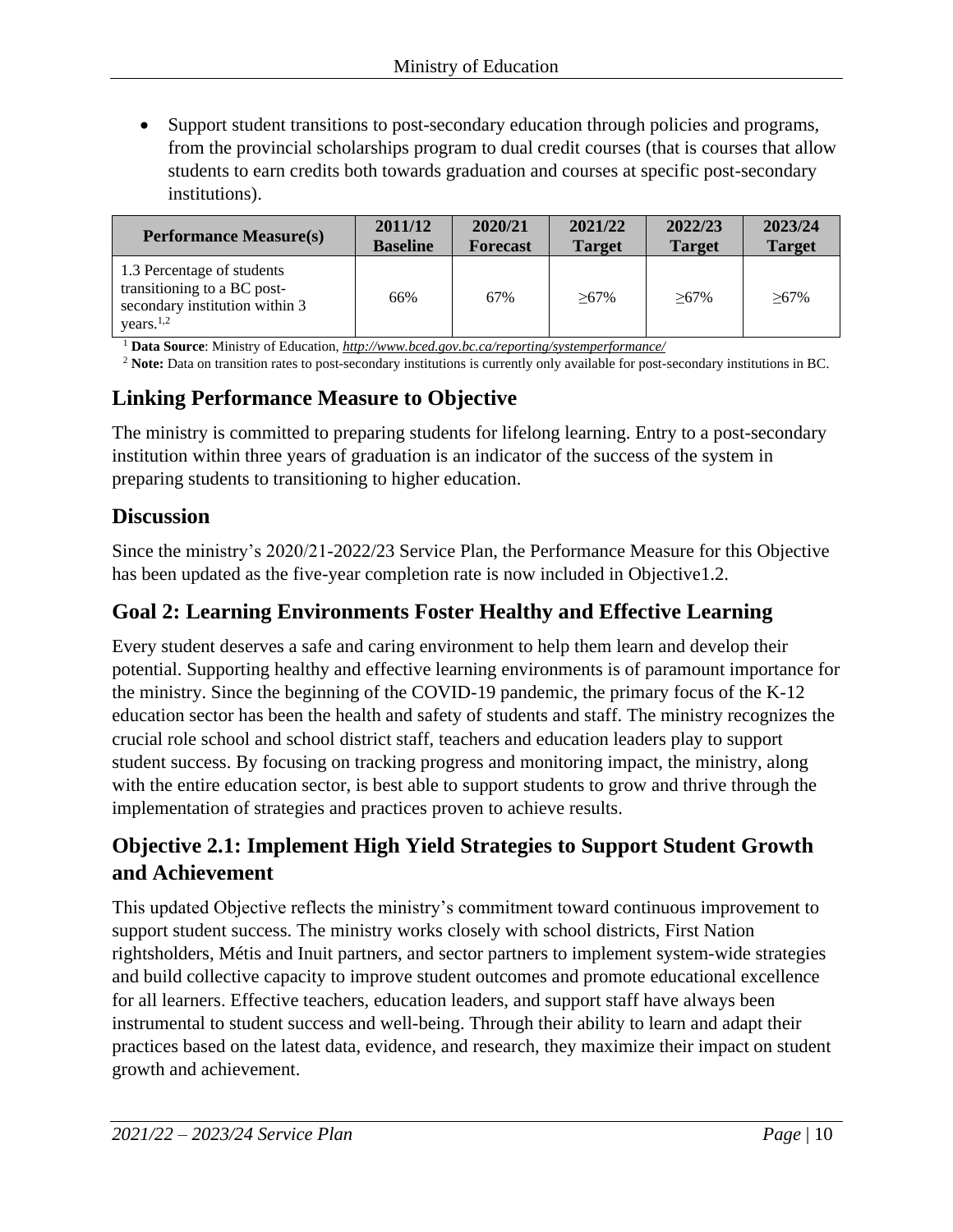# **Key Strategies**

- Conduct qualitative and quantitative research and policy development on key factors and considerations to support student success, with an emphasis on using evidence to guide decision-making.
- Engage school districts to review local policy, governance structures and student experiences to address systemic barriers to educational achievement for First Nations, Métis and Inuit learners through the Equity in Action strategy.
- Refresh the approach to continuous improvement/accountability across the education system by implementing the Framework for Enhancing Student Learning to ensure all students are successful and resources are being used effectively.

| <b>Performance Measure(s)</b>                                                              | 2020/21         | 2021/22       | 2022/23       | 2023/24       |
|--------------------------------------------------------------------------------------------|-----------------|---------------|---------------|---------------|
|                                                                                            | <b>Forecast</b> | <b>Target</b> | <b>Target</b> | <b>Target</b> |
| 2.1a Number of school districts who<br>improve their student completion rate. <sup>1</sup> | 31              | 32            | 33            | 34            |

<sup>1</sup>**Data source:** Ministry of Educatio[n, https://studentsuccess.gov.bc.ca/.](https://studentsuccess.gov.bc.ca/)

# **Linking Performance Measure to Objective**

The ministry is committed to supporting equity of outcomes and creating a system-wide focus on individual student learning to ensure all students achieve their full potential. This Performance Measure tracks, from one school year to another, the number of school districts that increased their student completion rate. These continuous improvement efforts are implemented using data and evidence to monitor impact and inform decision-making on an ongoing basis to best support student success.

## **Discussion**

This new Performance Measure captures improvements at the school district level as the ministry, school districts, First Nation rightsholders, Métis and Inuit partners, and sector partners work actively together to increase student completion rate over time.

# **Objective 2.2: Support Student and Staff Well-Being**

Since the ministry's 2020/21-2022/23 Service Plan, this objective has been slightly updated to bring more focus on students and staff, and their well-being. For students to be able to develop and learn, they must feel physically and emotionally safe. The ministry believes in a whole school approach where school leaders, teachers, staff, and parents/guardians all have roles to play in ensuring that students are engaged, feel a sense of belonging, and understand the importance education has in their lives. Students also need to know that adults care about their well-being; research shows that a caring adult can make a significant difference in a student's life and increase student outcomes. To create this safe and effective space for students to learn, the health and well-being of professional staff is also essential.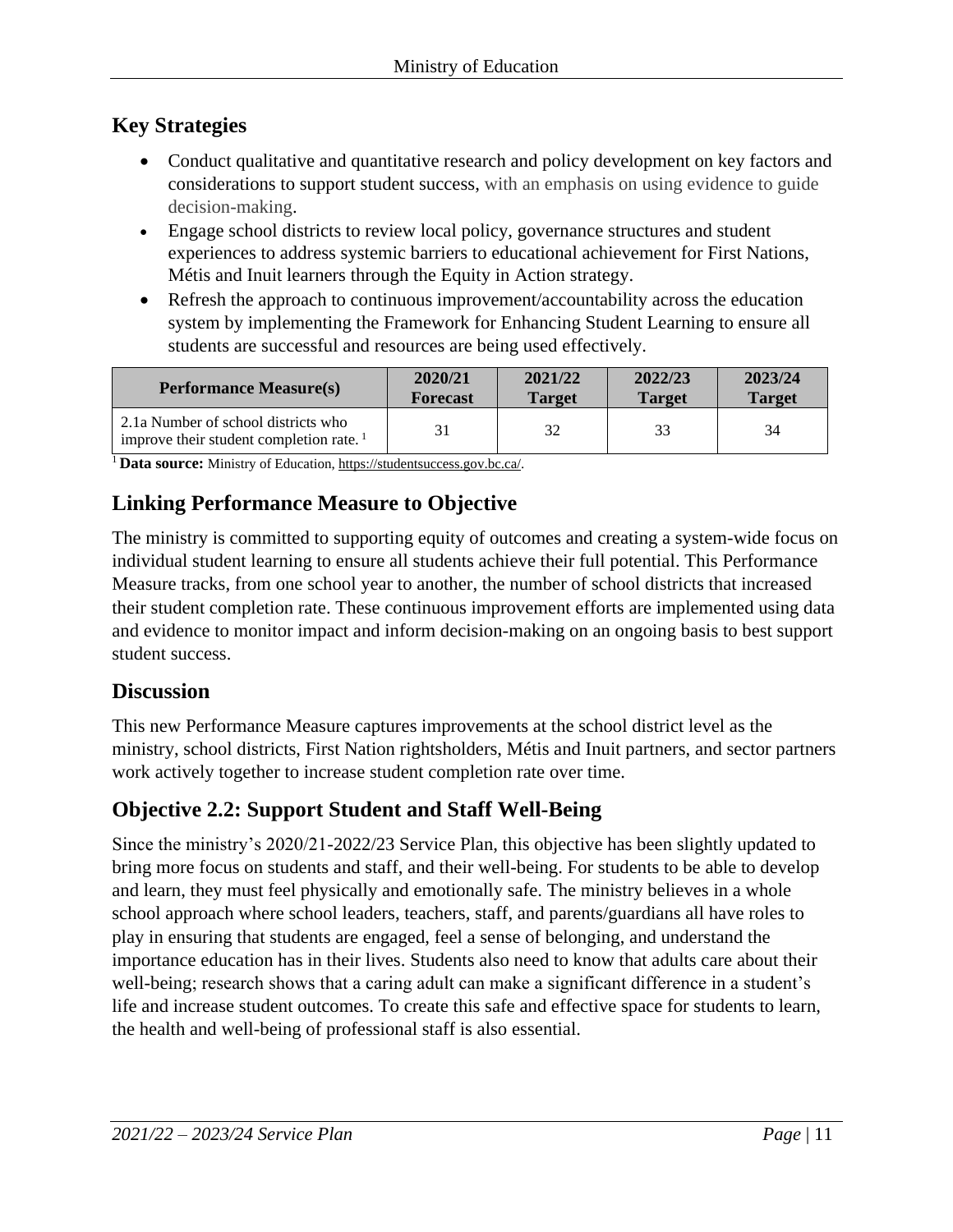# **Key Strategies**

- Work in partnership with public health officials, education stakeholders and Indigenous rightsholders to ensure quality education is delivered safely during and after the COVID-19 pandemic through implementation and continuous improvement of the [Provincial](https://www2.gov.bc.ca/assets/gov/education/administration/kindergarten-to-grade-12/safe-caring-orderly/k-12-covid-19-health-safety-guidlines.pdf) [COVID-19 Health & Safety Guidelines for K-12 Settings.](https://www2.gov.bc.ca/assets/gov/education/administration/kindergarten-to-grade-12/safe-caring-orderly/k-12-covid-19-health-safety-guidlines.pdf)
- Implement the Mental Health in Schools Strategy to provide a vision and pathway for mental health in the BC K-12 education system.
- Work with the Ministry of Agriculture, Food and Fisheries to develop a plan which, if approved, will support local school meal programs in school districts, based on district data and priorities and integrating locally grown food through Feed BC.
- Engage stakeholders to determine gaps in the provision of classroom supplies and how a supplies program may support the most vulnerable students.
- Expand access to the Playground Equipment Program to more schools and communities across the province.

| <b>Performance Measure(s)</b>                                                                                                            | 2018/19<br><b>Baseline</b> | 2020/21<br><b>Forecast</b> | 2021/22<br><b>Target</b> | 2022/23<br><b>Target</b> | 2023/24<br><b>Target</b> |
|------------------------------------------------------------------------------------------------------------------------------------------|----------------------------|----------------------------|--------------------------|--------------------------|--------------------------|
| 2.2a Percentage of students in<br>Grade 4, 7 and 10 who feel<br>welcome, safe, and have a sense of<br>belonging in their school. $1$     | 66%                        | 68%                        | $>69\%$                  | $>70\%$                  | $>70\%$                  |
| 2.2b Percentage of students in<br>Grade 4, 7 and 10 who feel there<br>are two adults or more at their<br>school who care about them. $1$ | 69%                        | 72%                        | $>74\%$                  | $>76\%$                  | $>76\%$                  |

<sup>1</sup> **Data Source**: Ministry of Educatio[n, https://studentsuccess.gov.bc.ca/.](https://studentsuccess.gov.bc.ca/)

# **Linking Performance Measure to Objective**

Students who feel safe, have a strong sense of belonging, and feel that adults in their school care for them, are more engaged and more likely to move through their education program on pace. They are also more inspired to explore their aptitudes and interests. This Performance Measure has two sets of data, as it is more informative to have students express their perception of safety and belonging separately from their perception of adults who care about them.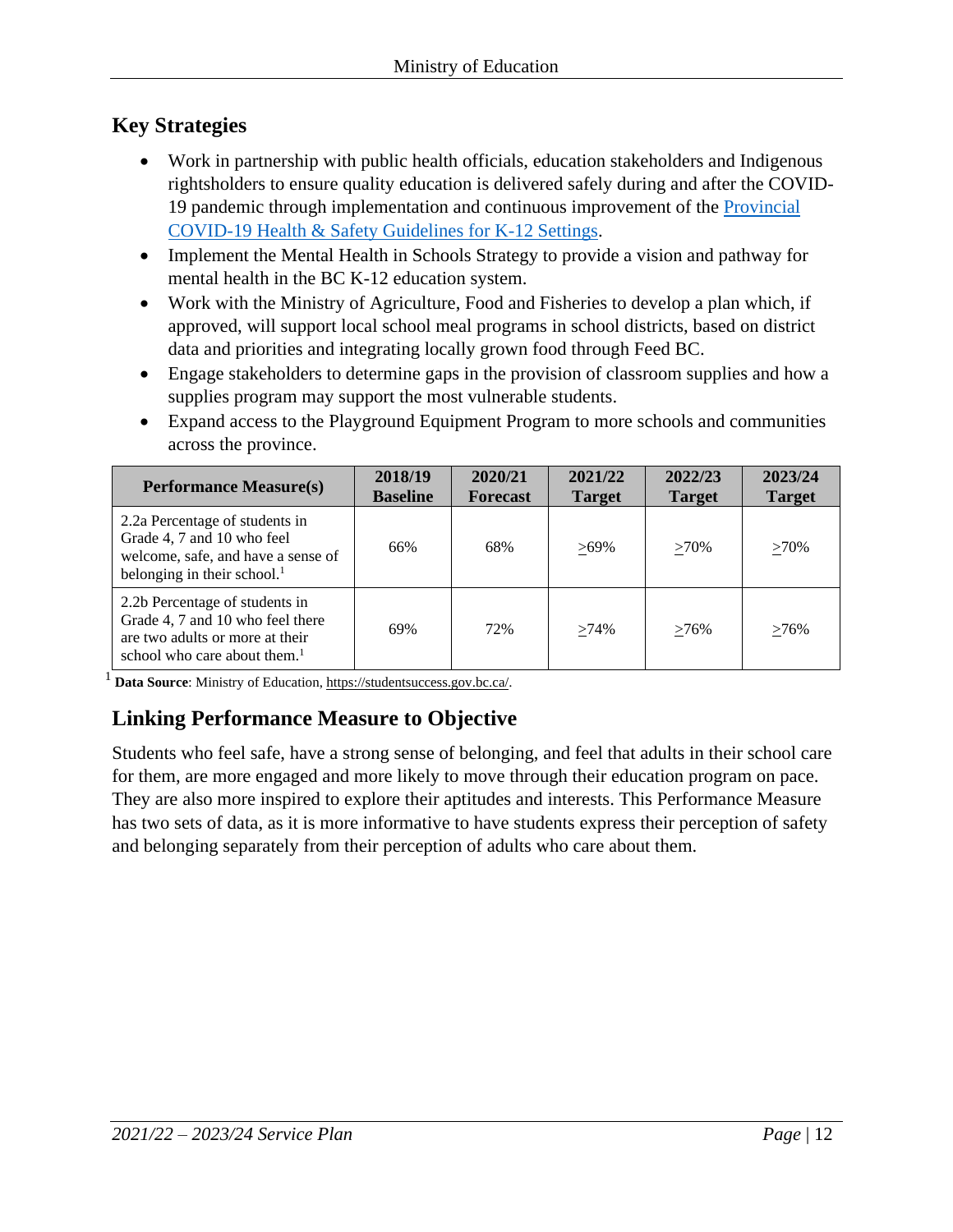# <span id="page-12-0"></span>**Financial Summary**

| <b>Core Business Area</b>                                                            | 2020/21<br><b>Restated</b><br>Estimates <sup>1</sup> | 2021/22<br><b>Estimates</b> | 2022/23<br><b>Plan</b> | 2023/24<br><b>Plan</b> |  |  |  |  |
|--------------------------------------------------------------------------------------|------------------------------------------------------|-----------------------------|------------------------|------------------------|--|--|--|--|
| <b>Operating Expenses (\$000)</b>                                                    |                                                      |                             |                        |                        |  |  |  |  |
| <b>Public Schools</b>                                                                | 6,120,430                                            | 6,514,291                   | 6,544,752              | 6,544,752              |  |  |  |  |
| <b>Independent Schools</b>                                                           | 448,797                                              | 473,312                     | 474,695                | 474,695                |  |  |  |  |
| <b>Transfers to Other Partners</b>                                                   | 37,681                                               | 56,718                      | 56,718                 | 56,718                 |  |  |  |  |
| <b>Executive and Support Services</b>                                                | 48,541                                               | 48,972                      | 48,980                 | 48,990                 |  |  |  |  |
| British Columbia Training and<br><b>Education Savings Program</b><br>Special Account | 30,001                                               | 30,001                      | 30,001                 | 30,001                 |  |  |  |  |
| <b>Teachers Act Special Account</b>                                                  | 8,975                                                | 8,540                       | 6,791                  | 6,791                  |  |  |  |  |
| <b>Total</b>                                                                         | 6,694,425                                            | 7,131,834                   | 7,161,937              | 7,161,947              |  |  |  |  |
| <b>Ministry Capital Expenditures (Consolidated Revenue Fund) (\$000)</b>             |                                                      |                             |                        |                        |  |  |  |  |
| <b>Executive and Support Services</b>                                                | 601                                                  | $\overline{2}$              | 2                      | $\overline{2}$         |  |  |  |  |
| Capital Plan (\$000)                                                                 |                                                      |                             |                        |                        |  |  |  |  |
| <b>Public Schools</b>                                                                | 880,192                                              | 1,033,349                   | 983,538                | 1,056,439              |  |  |  |  |

<sup>1</sup> For comparative purposes, amounts shown for 2020/21 have been restated to be consistent with the presentation of the *2021/22 Estimates*.

\* Further information on program funding and vote recoveries is available in th[e Estimates and Supplement to the](http://www.bcbudget.gov.bc.ca/) [Estimates.](http://www.bcbudget.gov.bc.ca/)

## **School Districts Resource Summary**

| <b>School Districts</b>                                  | 2020/21<br><b>Forecast</b> | 2021/22<br><b>Budget</b> | 2022/23<br><b>Plan</b> | 2023/24<br><b>Plan</b> |  |  |  |  |
|----------------------------------------------------------|----------------------------|--------------------------|------------------------|------------------------|--|--|--|--|
| <b>Combined Income Statement (\$000)</b>                 |                            |                          |                        |                        |  |  |  |  |
| <b>Total Revenue</b>                                     | 7,595,208                  | 7,569,074                | 7,602,313              | 7,630,975              |  |  |  |  |
| <b>Total Expense</b>                                     | 7,535,138                  | 7,482,065                | 7,521,756              | 7,526,042              |  |  |  |  |
| <b>Operating Results</b>                                 | 60,070                     | 87,009                   | 80,557                 | 104,933                |  |  |  |  |
| Gain (Loss) on sale of capital<br>assets (if applicable) |                            | 41.982                   |                        |                        |  |  |  |  |
| <b>Net Results</b>                                       | 60,070                     | 128,991                  | 80,557                 | 104,933                |  |  |  |  |

 $1$  This combined income statement includes 60 school districts. Numbers do not include the eliminating entries required to consolidate these agencies with the government reporting entity.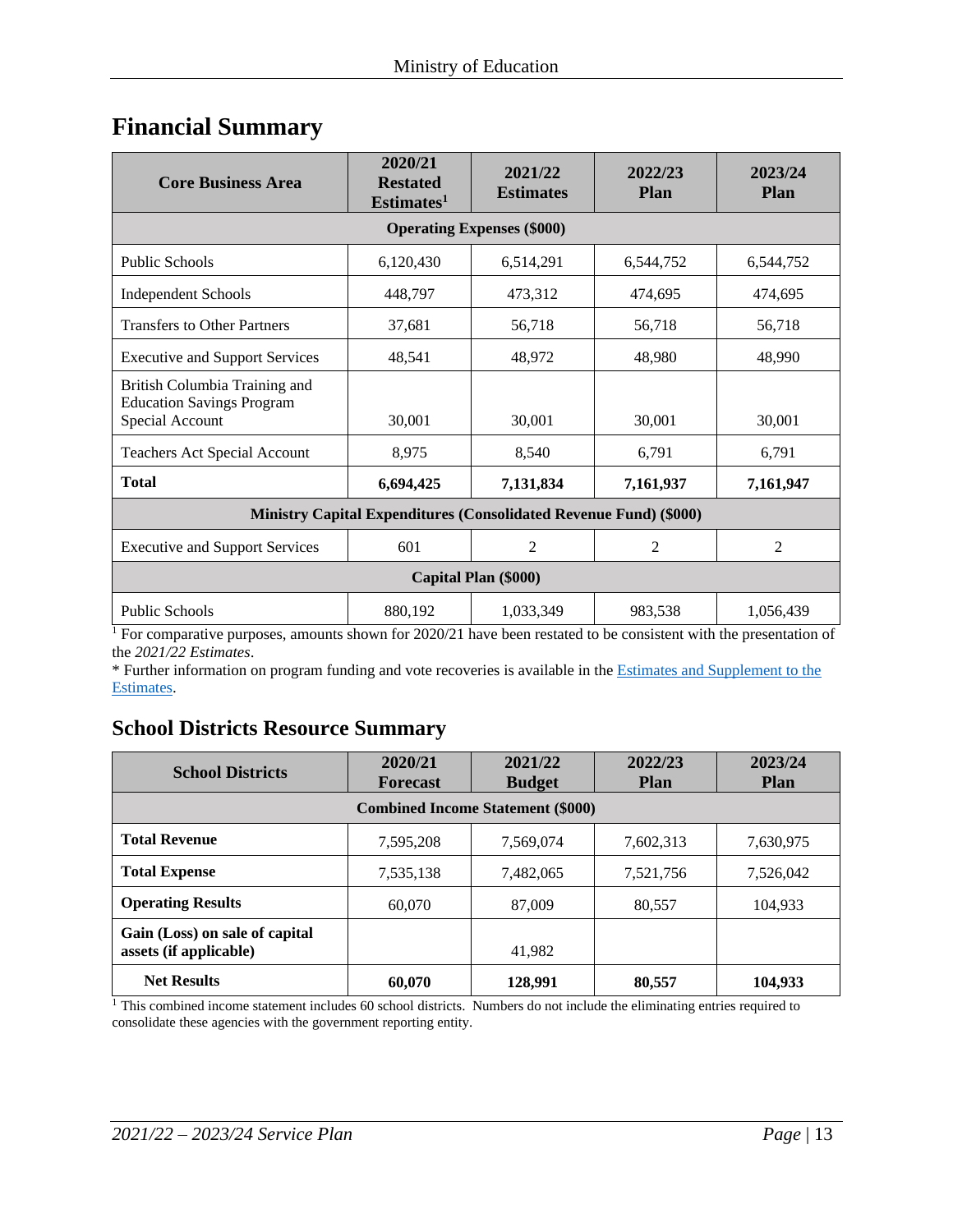# **Capital Expenditures**

| <b>Major Capital Projects (over \$50</b><br>million)                                                                                                                                                                                                                                                                                                                                                                                                                                                                                                                                                                  | <b>Targeted</b><br><b>Year of</b><br>Occupancy | <b>Targeted</b><br><b>Year of</b><br>Completion | Project<br><b>Cost to Dec</b><br>31, 2020<br>\$m\$ | <b>Estimated</b><br>Cost to<br>Complete<br>\$m\$ | <b>Approved</b><br><b>Anticipated</b><br><b>Total Cost</b><br>\$m\$ |  |
|-----------------------------------------------------------------------------------------------------------------------------------------------------------------------------------------------------------------------------------------------------------------------------------------------------------------------------------------------------------------------------------------------------------------------------------------------------------------------------------------------------------------------------------------------------------------------------------------------------------------------|------------------------------------------------|-------------------------------------------------|----------------------------------------------------|--------------------------------------------------|---------------------------------------------------------------------|--|
| <b>Centennial Secondary</b>                                                                                                                                                                                                                                                                                                                                                                                                                                                                                                                                                                                           | 2017                                           | 2022                                            | 58                                                 | 3                                                | 61                                                                  |  |
| Under the ministry's Seismic Mitigation Program, School District No. 43 (Coquitlam) completed a seismic<br>replacement of the existing Centennial Secondary with a 1,250-student-capacity school on its current site located<br>in Coquitlam. Work continues on the demolition of the old school, construction of a Neighborhood Learning<br>Centre, and installation of playfields and landscaping. It is estimated that the replacement school will cost \$61<br>million, and although being occupied since 2017, will be considered fully complete in 2022.                                                        |                                                |                                                 |                                                    |                                                  |                                                                     |  |
| <b>Argyle Secondary</b>                                                                                                                                                                                                                                                                                                                                                                                                                                                                                                                                                                                               | 2021                                           | 2022                                            | 61                                                 | $\mathbf{1}$                                     | 62                                                                  |  |
| Under the ministry's Seismic Mitigation Program, School District No. 44 (North Vancouver) is building a<br>replacement 1,200-student-capacity secondary school on its current site located in North Vancouver. The total<br>potential budget for the replacement school is \$62 million, has been occupied since January 2021, and is<br>scheduled to be completed in 2022.                                                                                                                                                                                                                                           |                                                |                                                 |                                                    |                                                  |                                                                     |  |
| <b>Grandview Heights</b><br><b>Secondary</b>                                                                                                                                                                                                                                                                                                                                                                                                                                                                                                                                                                          | 2021                                           | 2022                                            | 57                                                 | 26                                               | 83                                                                  |  |
| Under the ministry's Expansion Program, School District No. 36 (Surrey) is building a new 1,500-student-<br>capacity secondary school in the Grandview neighbourhood in Surrey. Enrolment in this part of the Surrey School<br>District has grown substantially in recent years, and the new school will alleviate pressures at other district<br>secondary schools, particularly Earl Marriot Secondary and Semiahmoo Secondary, which are operating over their<br>current capacities. The total potential budget for the new school is \$83 million, is scheduled to be occupied in<br>2021, and completed in 2022. |                                                |                                                 |                                                    |                                                  |                                                                     |  |
| <b>Handsworth Secondary</b>                                                                                                                                                                                                                                                                                                                                                                                                                                                                                                                                                                                           | 2022                                           | 2023                                            | 28                                                 | 41                                               | 69                                                                  |  |
| Under the ministry's Seismic Mitigation Program, School District No. 44 (North Vancouver) is building a<br>replacement 1,400-student-capacity secondary school on its current site located in North Vancouver. The total<br>potential budget for the replacement school is \$69 million, is scheduled to be occupied in 2022, and completed in<br>2023.                                                                                                                                                                                                                                                               |                                                |                                                 |                                                    |                                                  |                                                                     |  |
| <b>New Westminster Secondary</b>                                                                                                                                                                                                                                                                                                                                                                                                                                                                                                                                                                                      | 2021                                           | 2023                                            | 88                                                 | 19                                               | 107                                                                 |  |
| Under the ministry's Replacement Program, School District No. 40 (New Westminster) is building a replacement<br>1,900-student-capacity secondary school on its current site located in New Westminster. Work continues on the<br>demolition of the old school and creation of a passive park. It is estimated that the replacement school will cost<br>\$107 million, has been occupied since January 2021, and is to be completed in 2023.                                                                                                                                                                           |                                                |                                                 |                                                    |                                                  |                                                                     |  |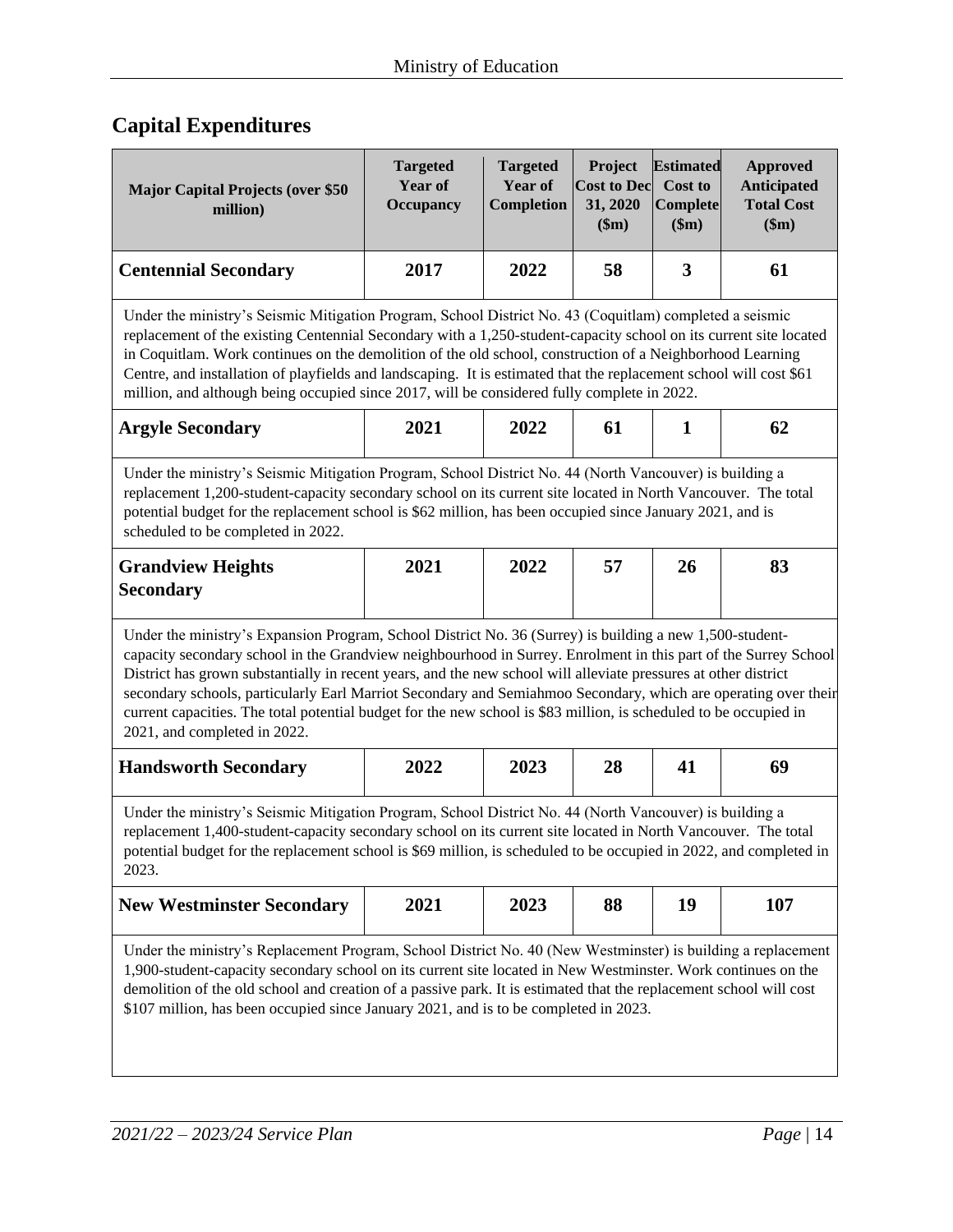| <b>Major Capital Projects (over \$50</b><br>million)                                                                                                                                                                                                                                                                                                                                                                                                                                                                                                              | <b>Targeted</b><br><b>Year of</b><br><b>Occupancy</b> | <b>Targeted</b><br>Year of<br>Completion | Project<br><b>Cost to Dec</b><br>31, 2020<br>\$m\$ | <b>Estimated</b><br><b>Cost to</b><br><b>Complete</b><br>\$m\$ | <b>Approved</b><br><b>Anticipated</b><br><b>Total Cost</b><br>\$m\$ |  |
|-------------------------------------------------------------------------------------------------------------------------------------------------------------------------------------------------------------------------------------------------------------------------------------------------------------------------------------------------------------------------------------------------------------------------------------------------------------------------------------------------------------------------------------------------------------------|-------------------------------------------------------|------------------------------------------|----------------------------------------------------|----------------------------------------------------------------|---------------------------------------------------------------------|--|
| <b>Burnaby North Secondary</b>                                                                                                                                                                                                                                                                                                                                                                                                                                                                                                                                    | 2022                                                  | 2022                                     | 17                                                 | 91                                                             | 108                                                                 |  |
| Under the ministry's Seismic Mitigation Program, School District No. 41 (Burnaby) is building a replacement<br>1,800-student-capacity secondary school on its current site located in Burnaby North. The total potential budget<br>for the replacement school is \$108 million, is scheduled to be occupied and completed in 2022.                                                                                                                                                                                                                                |                                                       |                                          |                                                    |                                                                |                                                                     |  |
| <b>Eric Hamber Secondary</b>                                                                                                                                                                                                                                                                                                                                                                                                                                                                                                                                      | 2023                                                  | 2023                                     | 12                                                 | 94                                                             | 106                                                                 |  |
| Under the ministry's Seismic Mitigation Program, School District No. 39 (Vancouver) is building a replacement<br>1,700-student-capacity secondary school on its current site located in Vancouver. The total potential budget for<br>the replacement school is \$106 million, is scheduled to be occupied and completed in 2023.                                                                                                                                                                                                                                  |                                                       |                                          |                                                    |                                                                |                                                                     |  |
| <b>Stitos Elementary Middle</b>                                                                                                                                                                                                                                                                                                                                                                                                                                                                                                                                   | 2022                                                  | 2022                                     | 17                                                 | 37                                                             | 54                                                                  |  |
| Under the ministry's Expansion Program, School District No. 33 (Chilliwack) is building a new 930-student-<br>capacity elementary-middle school in Chilliwack's growing South Side community. Enrolment in this part of the<br>Chilliwack School District has grown substantially in recent years, and the new school will alleviate pressures at<br>other district schools. The total potential budget for the new school is \$54 million, is scheduled to be occupied and<br>completed in 2022.<br>2023<br>5<br>2022<br>52<br>47<br><b>Sheffield Elementary</b> |                                                       |                                          |                                                    |                                                                |                                                                     |  |
| Under the ministry's Expansion Program, School District No. 43 (Coquitlam) is building a new 430-student-<br>capacity elementary school with a Neighborhood Learning Centre, in Coquitlam's growing Burke Mountain<br>community. Enrolment in this part of the Coquitlam School District has grown substantially in recent years, and<br>the new school will alleviate pressures at other district schools. The total potential budget for the new school is<br>\$52 million, is scheduled to be occupied in 2022, and is to be completed in 2023.                |                                                       |                                          |                                                    |                                                                |                                                                     |  |
| <b>Pexsisen Elementary and</b><br><b>Centre Mountain Lellum</b><br><b>Middle</b>                                                                                                                                                                                                                                                                                                                                                                                                                                                                                  | 2022                                                  | 2022                                     | 19                                                 | 70                                                             | 89                                                                  |  |
| Under the ministry's Expansion Program, School District No. 62 (Sooke) is building a new 500-student-capacity<br>elementary school and a 700-student-capacity middle school in Sooke's growing West Langford community.<br>Enrolment in this part of the School District has grown substantially in recent years, and the new schools will<br>alleviate pressures at other district schools. The total potential budget for the new schools is \$89 million, is<br>scheduled to be occupied and completed in 2022.                                                |                                                       |                                          |                                                    |                                                                |                                                                     |  |
| Victoria High School                                                                                                                                                                                                                                                                                                                                                                                                                                                                                                                                              | 2022                                                  | 2022                                     | 11                                                 | 69                                                             | 80                                                                  |  |
| Under the ministry's Seismic Mitigation Program, School District No. 61 (Greater Victoria) is building a<br>replacement 1000-student-capacity high school on its current site located in Greater Victoria. The total potential<br>budget for the replacement school is \$80 million, is scheduled to be occupied and completed in 2022.                                                                                                                                                                                                                           |                                                       |                                          |                                                    |                                                                |                                                                     |  |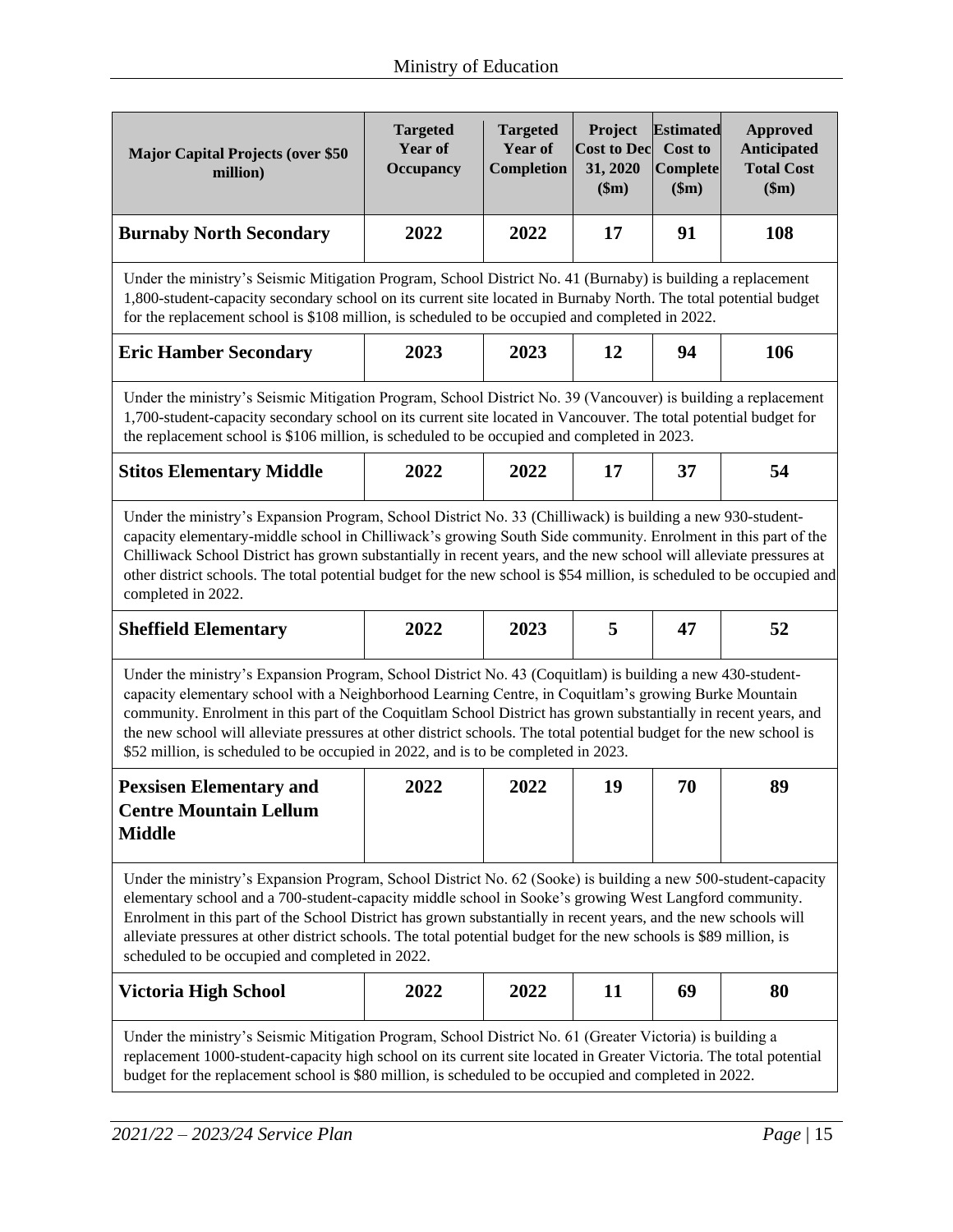| <b>Major Capital Projects (over \$50</b><br>million)                                                                                                                                                                                                                                                                                        | <b>Targeted</b><br>Year of<br><b>Occupancy</b> | <b>Targeted</b><br>Year of<br><b>Completion</b> | <b>Project</b><br><b>Cost to Dec</b><br>31, 2020<br>\$m) | <b>Estimated</b><br>Cost to<br><b>Complete</b><br>\$m\$ | Approved<br>Anticipated<br><b>Total Cost</b><br>\$m\$ |  |
|---------------------------------------------------------------------------------------------------------------------------------------------------------------------------------------------------------------------------------------------------------------------------------------------------------------------------------------------|------------------------------------------------|-------------------------------------------------|----------------------------------------------------------|---------------------------------------------------------|-------------------------------------------------------|--|
| <b>Quesnel Junior School</b>                                                                                                                                                                                                                                                                                                                | 2022                                           | 2023                                            | 6                                                        | 46                                                      | 52                                                    |  |
| Under the ministry's Replacement Program, School District No. 28 (Quesnel) is building a replacement 550-<br>student-capacity senior middle on its current site located in Quesnel. It is estimated that the replacement school<br>will cost \$52 million, is scheduled to be occupied and completed in 2022.                               |                                                |                                                 |                                                          |                                                         |                                                       |  |
| <b>Cowichan Secondary</b>                                                                                                                                                                                                                                                                                                                   | 2024                                           | 2024                                            | 3                                                        | 79                                                      | 82                                                    |  |
| Under the ministry's Seismic Mitigation Program, School District No. 79 (Cowichan Valley) is building a<br>replacement 1100-student-capacity secondary school on its current site, located in Cowichan Valley. The total<br>potential budget for the replacement school is \$82 million, is scheduled to be occupied and completed in 2024. |                                                |                                                 |                                                          |                                                         |                                                       |  |